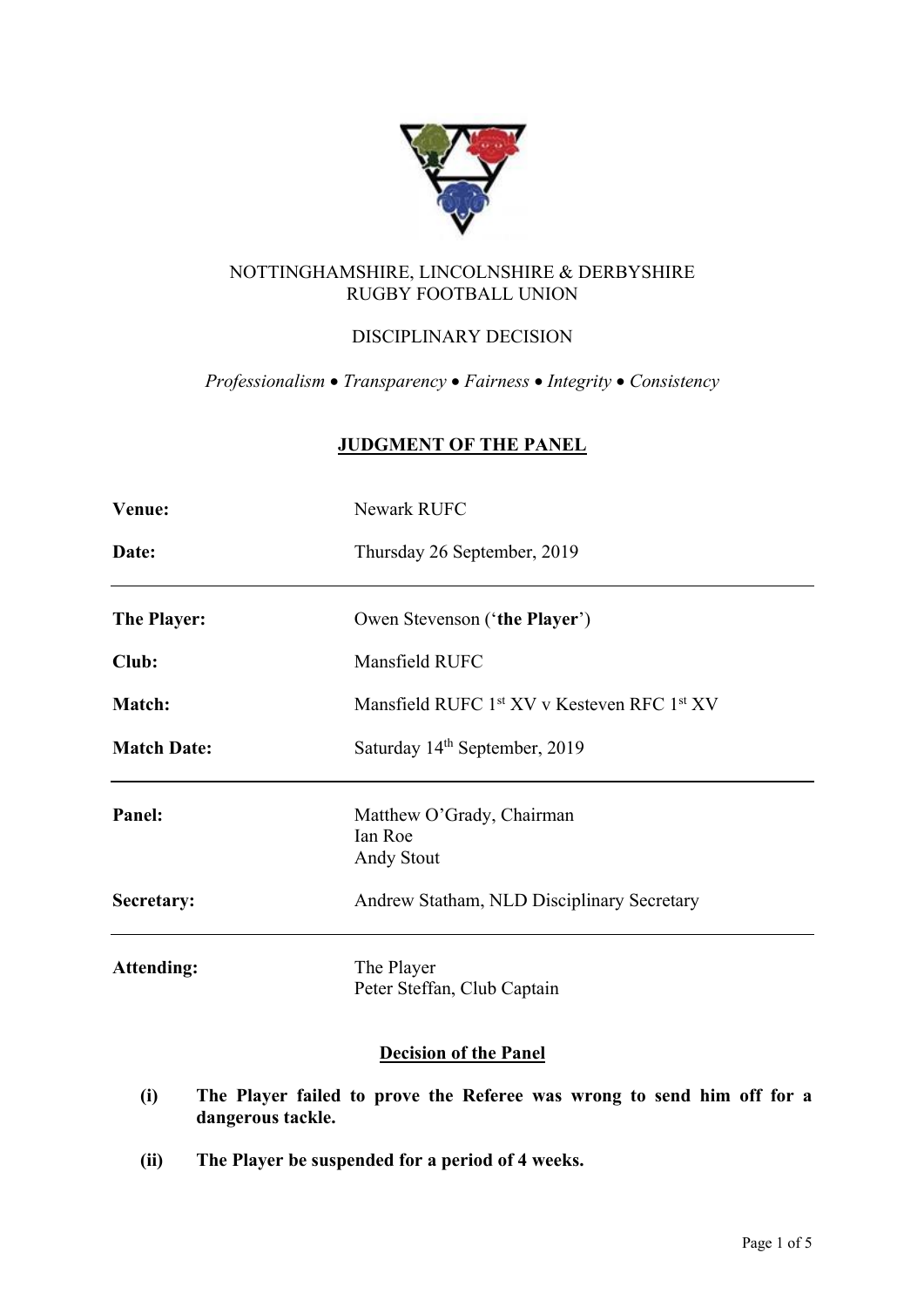# **Preliminary Issues**

- 1. There was no objection to the composition of the Panel.
- 2. We reminded those present of the contents of Reg 19.11.1, that the burden was on the Player to prove that the Referee's decision to send off the Player was wrong. The standard of proof is the simple balance of probabilities. That is to say, it is more likely than not that the Referee was wrong. If the Panel considers that neither event is as likely as the other (essentially a 50-50 position), then the standard is not met, the burden is not discharged and the Referee's decision is treated as not being wrong.
- 3. The Player confirmed he did not want this hearing to be postponed so that those who had provided written statements for him could attend the hearing to give oral evidence. It was confirmed that there is no video footage of the incident.

# **Charge and Pleas**

- 4. The Player was sent off tackling an opponent dangerously contrary to Law 9.13.
- 5. The charge was put to the Player and he denied the offence. His position was that the act was an accident or rugby incident and not an act of foul play.

# **The Evidence**

#### The Referee

6. Mr. Wayne Franks ('**the Referee**') prepared a written Red Card report. The alleged offence happened 25 minutes into the second half of the match. The report describes a hard dry pitch on a sunny day. The Referee reported concisely that he was 1m away and what he saw was:

> "Mansfield number 6 was in a crouched position to tackle Kesteven 10 who went to side step ducked and Mansfield 6 tackled him and contact was made with shoulder to Kesteven 10s head with some force."

- 7. The Referee gave evidence by telephone and was asked questions by the Panel and on behalf of the Player.
- 8. Both players were described as moving towards each other at the relevant time. It was put to the Referee that the Kesteven player had tripped or stumbled, but the Referee did not accept that was correct. Although the action was not targeted we were told but in his tackling technique the action was shoulder to head, rather than the Kesteven player falling into the Player accidentally. The connection was shoulder to chin. The Referee was asked about any height the Kesteven Player lost at the relevant time. We were told it was a "duck" as if to barge in the tackle. At the most it was a quarter of the ball carrier's own height. The Referee could not recall there being a sudden drop in height. The contact caused the ball carrier to fall back to the ground.
- 9. We were told that what the Referee saw was definitely foul play, but it was not deliberate. It was more reckless than anything else.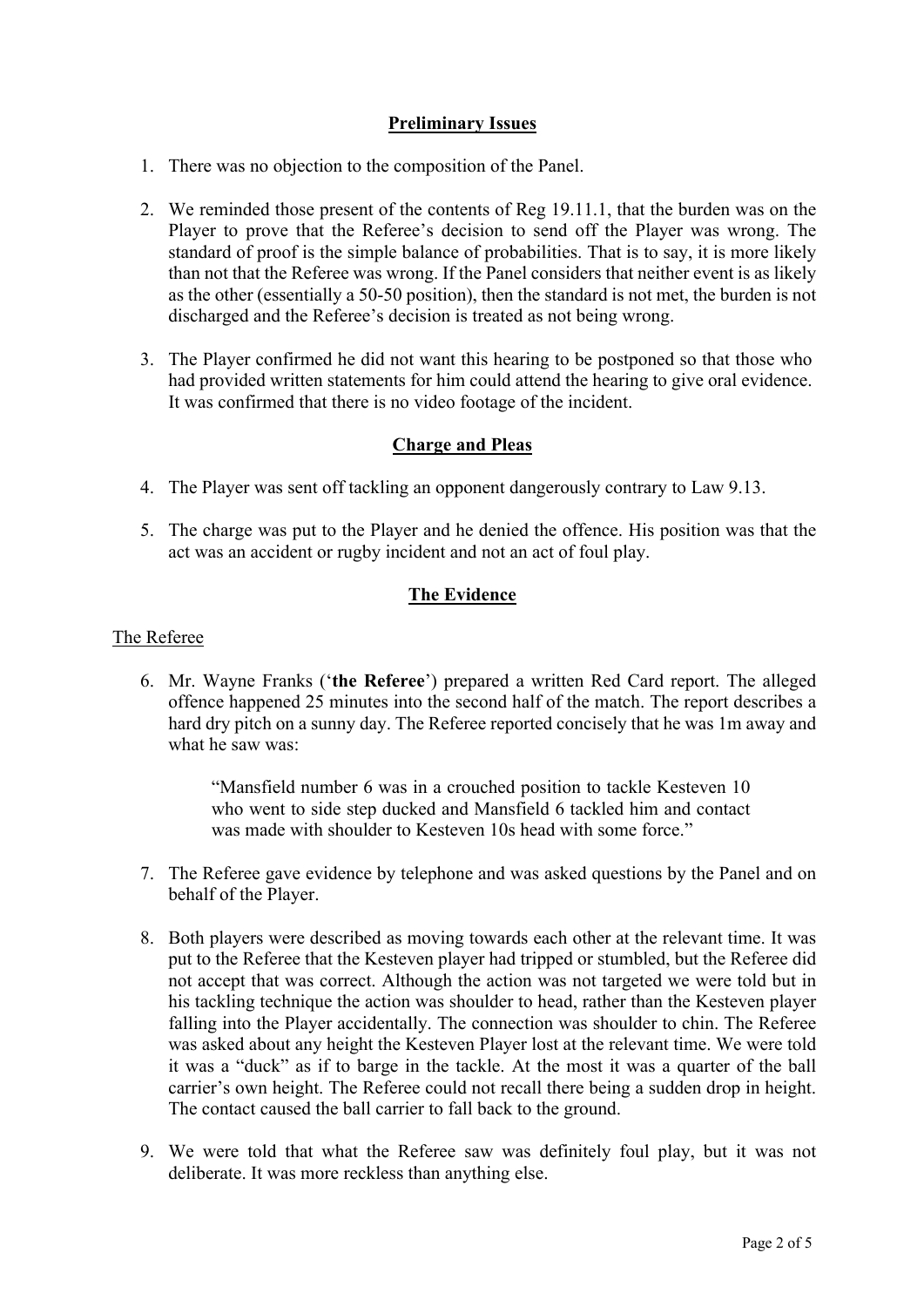10. The Referee was asked whether he had said to members of Mansfield RUFC after the match that he only gave the Red Card because he was being assessed. The Referee could not recall saying that.

### The Player

11. The Player told us that he was filtering into the defensive line. He was targeting one player and put himself in a low tackling position (we had the benefit of the player demonstrating this for us). The Player said that at the last moment Kesteven 10 became the man he had to defend. They were both moving towards each other. The Player believed he was in a low position and that Kesteven 10 fell into him, although he also said that in the moments before the tackle he possibly lost sight of the man he was going to tackle. In the Player's view this was an accident caused by a trip or stumble.

### The Club Officers

- 12. The Panel was provided with emails from Martin Troop and Andy Foster. We have considered their emails in their entirety and nothing is to be read into us not referring to any specific detail within those emails.
- 13. Those emails generally support the Player's view that there was a stumble or loss of balance by the ball carrier. That being said, they say that at the material moment the Player was upright and not crouched. Mr. Troop says he could see that the act would justify a penalty (therefore it would be foul play and not an accident).

#### **Findings, Conclusion & Decision of the Panel**

- 14. It was conceded by the Player that his shoulder made contact with the chin of his opponent. As such, the decision the Panel needed to make was whether that contact was accidental, reckless or deliberate. We had regard to the World Rugby Decision Making Framework for High Tackles. A reckless or deliberate act is sufficient to amount to foul play. Whether or not the 'Red Card test' is met depends on the degree of danger and the presence of clear and obvious mitigating features.
- 15. We considered all the evidence and gave appropriate weight to it. As there is no video footage of the incident our decision turns on our assessment of the evidence we have heard and read, which is informed by our own experience in the game.
- 16. There was only one material factual dispute, namely whether the ball carrier fell, tripped or otherwise stumbled immediately before contact with the Player.
- 17. On the one hand there is the evidence of the Referee, who did not accept there was anything other than a side step combined with a duck into the tackle. The Referee was within 1m of the incident. He was charged with officiating foul play in the match. His immediate view was that a Red Card was justified.
- 18. On the other hand, there is the evidence of the Player and those who submitted emails to support his position. The Player accepted that he may not have been looking at the ball carrier at the material time, which undermines his evidence. We have not been able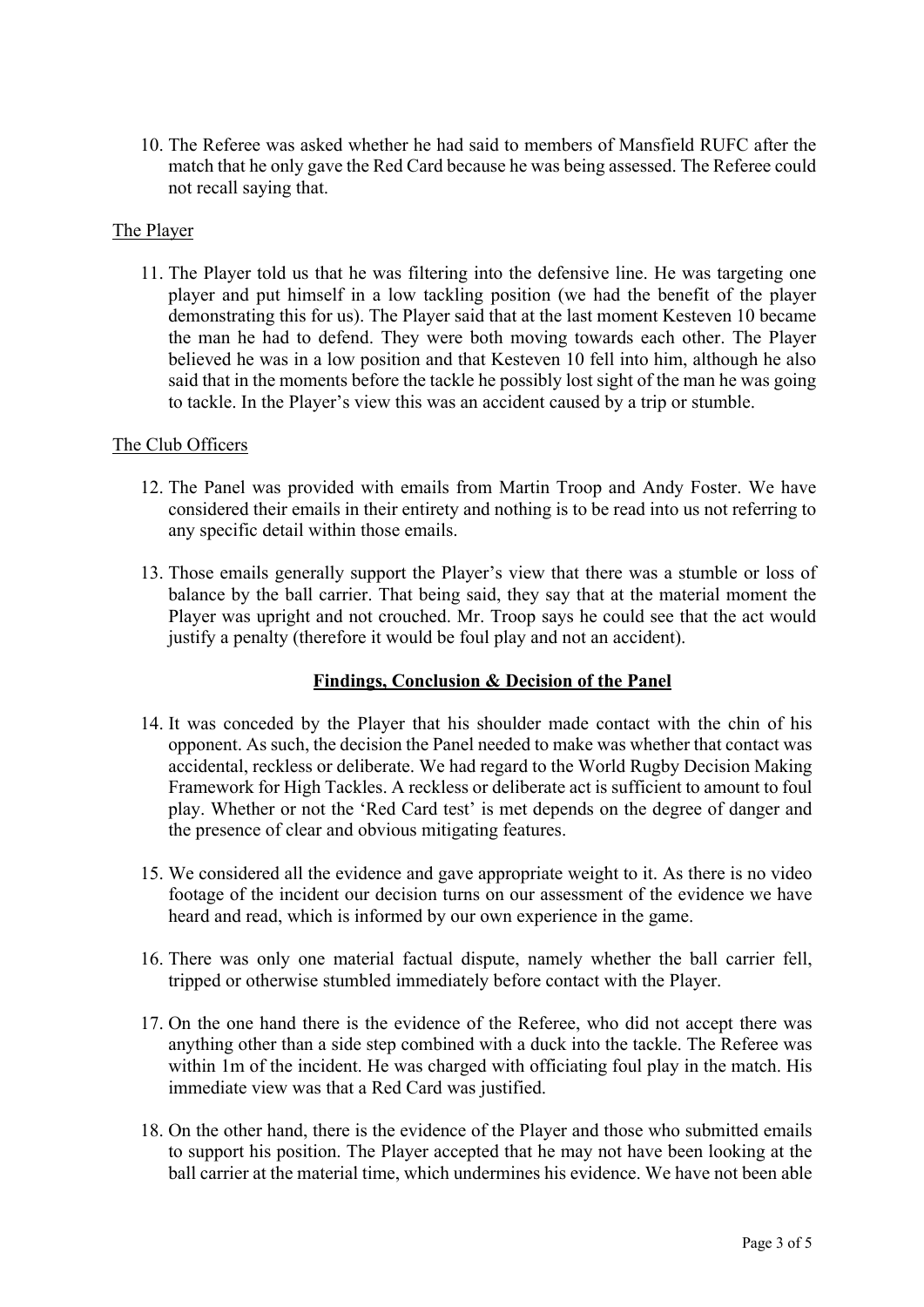to give meaningful weight to the written evidence from the Club's officers. Importantly, there is a significant and material factual difference in their accounts to the agreed position of the Referee and the Player, namely that the Player was upright to tackle rather than crouched. As spectators they were in a much poorer position than the Referee to report the events accurately.

- 19. Our findings are as follows:
	- a) The Player was in motion filtering into the defensive line.
	- b) As he filtered into the defensive line the Player was targeting one player.
	- c) At the last moment Kesteven 10 became the attacking player that the Player had to defend.
	- d) The Player commenced in a crouched position.
	- e) Both players were in motion moving towards each other.
	- f) The Player was not stationary waiting for the tackle to come to him.
	- g) There was a lowering in the ball carrier's height as he lowered himself or ducked to brace or barge into the tackle, but this was not anything that was unexpected or untypical of a ball carrier going into contact.
	- h) The ball carrier did not trip, stumble or fall. There was no sudden or significant drop in the ball carrier's height.
	- i) In the moments before the contact the Player lost sight of the ball carrier and his tackling technique was compromised. He was not in a position to adjust or react to the ball carrier.
	- j) The Player was not at his full height, but was sufficiently high for his shoulder to connect with the ball carrier's chin.
	- k) There was force in the contact.
	- l) The Player's actions were not deliberate and he did not intend to cause any injury. His actions were reckless.
	- m) The combination of force and the contact created a high degree of danger.
	- n) There were no clear and obvious mitigating features.
- 20. It follows that the Panel finds that there was an act of foul play and the Red Card test is met.